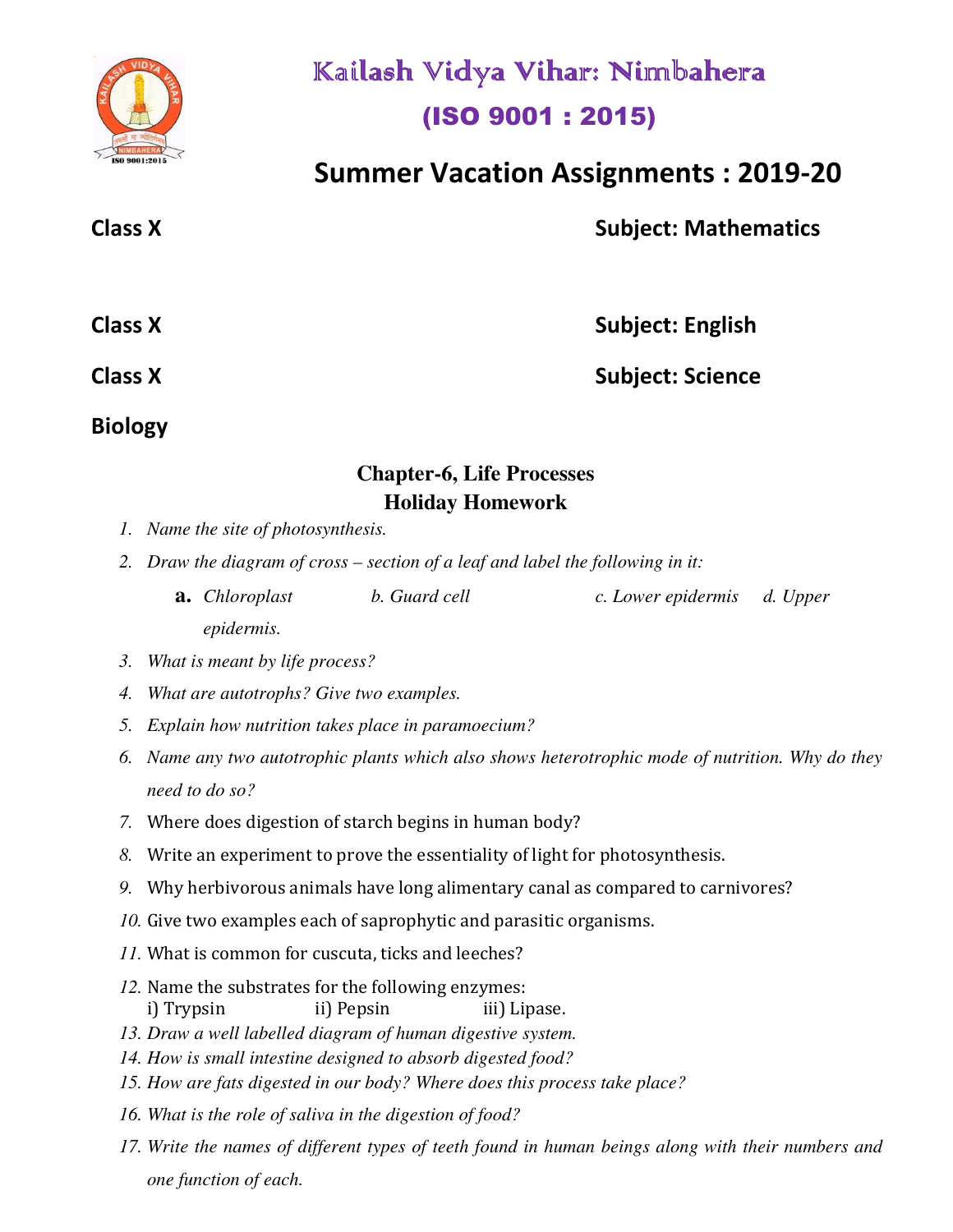- *18. What criteria do we use to decide whether something is alive?*
- *19. What are the differences between autotrophic nutrition and heterotrophic nutrition?*
- *20. What is the function of amylase?*
- *21. What are the raw materials required for photosynthesis?*
- *22. Bile does not contain any enzymes, yet it is essential for the digestion of food. Why?*
- *23. How would non secretion of hydrochloric acid in our stomach affect food digestion?*
- *24. How nutrition takes place in Amoeba? Explain with diagram.*
- *25. How does each of the following factors affect the productivity in the process of photosynthesis?* 
	- *i. Temperature ii. Water iii.Carbon dioxide.*

### **Chemistry**

Prepare question and answer on each activity of chapter -1

One mark question 1

Two mark question 1

Total activity 11

Total no. of questions =  $11 \times 2 = 22$ 

### **Physics X B**

- 1. List two properties of the image formed by a plane mirror.
- 2. List two properties of the image formed by a convex mirror.
- 3. List two properties of the image formed by a concave mirror, when object is placed between focus and pole of the mirror.
- 4. Name the type of mirror used in the following situations: (1)Headlights of a car (2)Rear-view mirror of vehicles (3)Solar furnace Support your . (4)In street lamp

5. Draw the following diagram in your answer book and show the formation of image of the object AB with the help of suitable rays.



 6. State sign conventions for a concave mirror for following. (i) Object distance (ii) Radius of curvature (iii) Image distance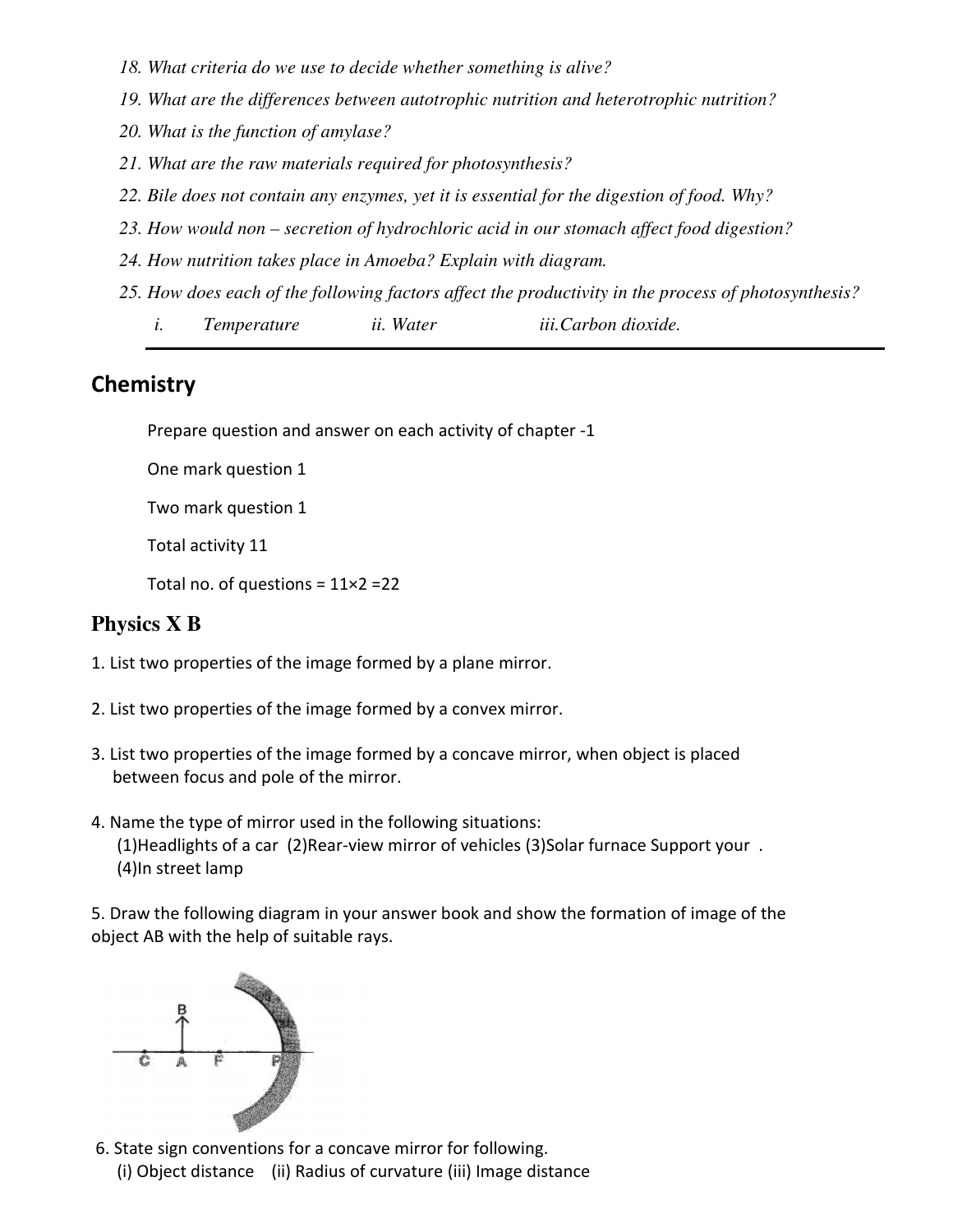(iv) Magnification for real image (v)Focal length (vi)Magnification for virtual image

7. A concave mirror has focal length of 20 cm. At what distance from the mirror a 5 cm tall object be placed so that it forms an image at 15 cm from the lens? Also calculate the size of the image formed.

8. Draw the ray diagram in each case to show the position and nature of the image formed when the object is placed:

- (i) at the center of curvature of a concave mirror
- (ii) Between the pole( P) and focus (F) of a concave mirror
- (iii) in front of a convex mirror
- (iv) at F of a concave mirror
- 9. An object 2 cm in size is placed 30 cm in front of a concave mirror of focal length 15 cm. Atwhat distance from the mirror should a screen be placed in order to obtain a sharp image?What will be the nature and the size of the image formed? Draw a ray diagram to show theformation of the image in this case.

10. The refractive index of glass is 1.50 and the speed of light in air is 3 x 10<sup>8</sup> ms-1. Calculate the speed of light in glass.

- 11. Define and show on a diagram, the following terms relating to a concave mirror: (i) Aperture (ii) Radius of curvature (iii) focal length (iv) pole (v) principal axis
- 12. Define 'refractive index of a transparent medium.' What is its unit? Which has a higher? refractive index, glass or water?

# **Class X** Subject: English

**a)** Utilise your leisure time in reading English newspaper.

**b)** Read 1,2,3, 4 and 5 of supplementary reader. Write the summary, theme and character sketch of these chapters.

c) Writing section - Letter to Editor- 2, Story- 2 and Article- 2 of your choice from sample papers.

# **Class X** Subject: Hindi

• क्षितिज पाठ्यपुस्तक और व्याकरण के बिन्दुओं पर एक पी.पी.टी तैयार करना।  $\clubsuit$  पत्र :

सम्पादकीय पत्र : २

❖ निबंध ∶

- 1. लोकतन्त्र में चुनावों का महत्व
- 2. कामकाजी महिलाएँ और उनकी दोहरी भूमिका

◆ पढ़े हुए पाठों का दोहरान करें।